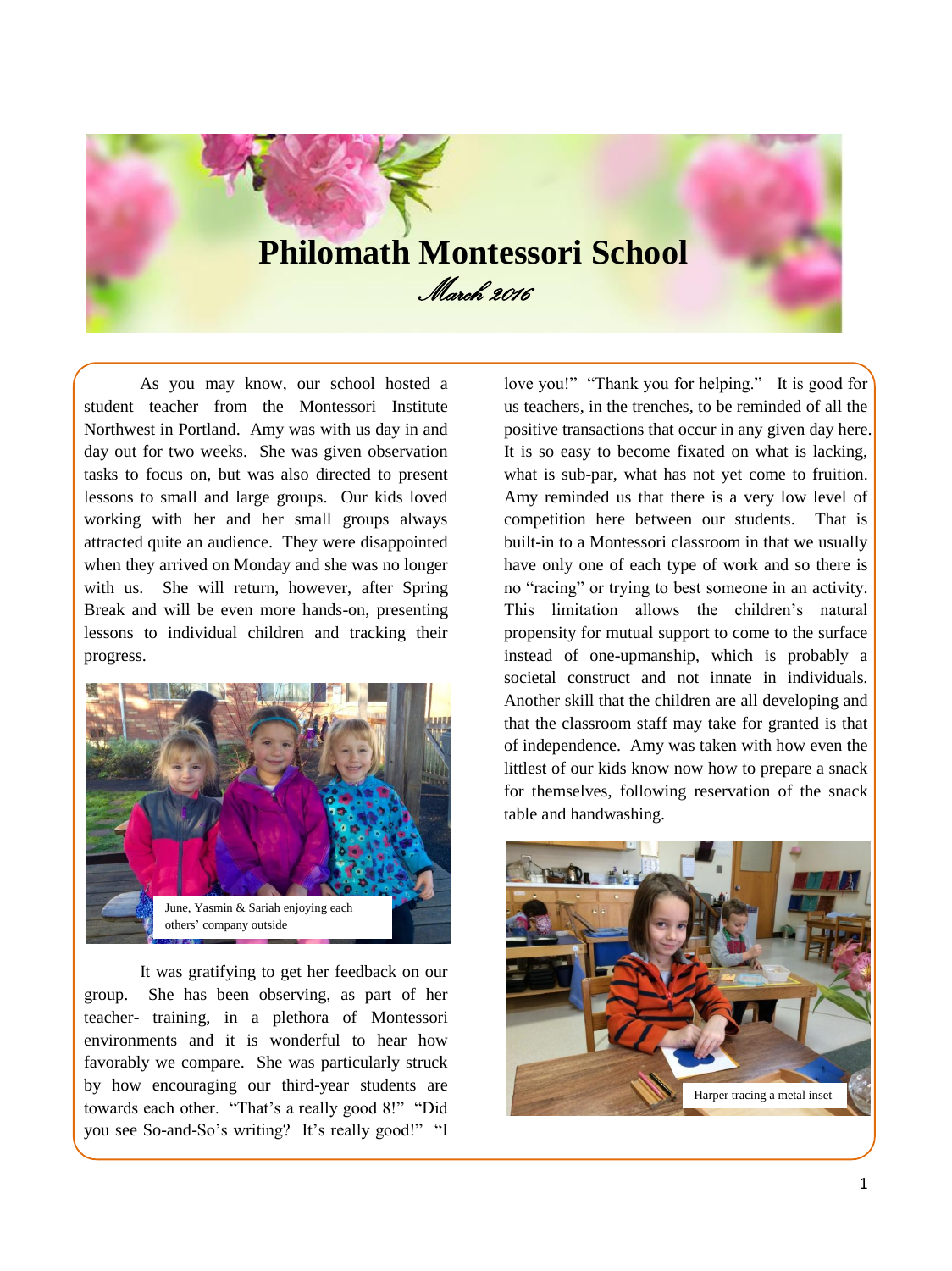We are still working harder than we would like to on proper handwashing procedure. If you aren't sure what that is, please take a moment to look at the signage in our boys' and girls' restrooms. We find that the most common foible made is that children will soap their hands (taking way too much soap!) before wetting them. The second is that the soap is immediately rinsed away. In fact, before the soap is rinsed down the drain, some twenty seconds (enough time to sing "Happy Birthday" twice) should be spent rubbing the fronts and backs of hands, between the fingers, under the fingernails and around the wrists. If parents and children could work on this process at home, too, then not only would our handwashing be more effective and help us all to stay healthier, but the children could spare us the "you've got to be kidding me" looks when we intervene and re-instruct their technique. Now, don't get me wrong. I am no one's germaphobe. I believe that children who are exposed to other kids, pets and good old-fashioned dirt grow up to have fewer contagious illnesses (eventually) and are far less prone to allergies and asthma than those who live in environments that are wiped down daily with antiseptic. Good handwashing, however, and keeping our fingers out of our various orifices should be part of our social contract when we are at school and washing up before preparing or enjoying food is just good sense.



We have really been enjoying our study of Indonesia here at school. We have been fortunate to have the loan of the Kenoyer's artifacts, especially a mask that is hung by our front door that is protecting us from evil. The study of Indonesia's exotic wildlife has introduced us to some wonderful animals. My favorite is the tiny tarsier: big-eyed, squirrel-sized, nocturnal primates that are so cute I can understand why foolhardy folks would want to keep them as pets! We have also had presentations on the gamelan orchestras, Balinese dancing and shadow puppetry of Indonesia, the oldest and mostattended puppetry style in all of history. The Indonesians also have forms of transportation that one doesn't see here and some of them look very daring and exciting. And, of course, with 14.000 islands in the archipelago, it's always good to have a boat!



Our meditation corner has proven to be quite popular. We have read a couple of books on meditation for children, shown two ways to focus on one's breathing and created an inviting area with a special cushion, a bell that the meditator rings to signify the beginning and end of one's meditation and a beautiful, hour-glass-style, 3-minute egg timer. We began meditations without the timer and that worked fine, too. Then the timer arrived in the post and we added that element. Our only rules are that there is no talking in the meditation corner and no speaking to the meditator. One also must remain seated on one's bottom. (If you are curled up, napping, it's not a meditation!) It has been surprising to me to see children earnestly sitting, shoes off, sometimes eyes closed for periods of time. Some kids like it especially and will do it 2-3 times in a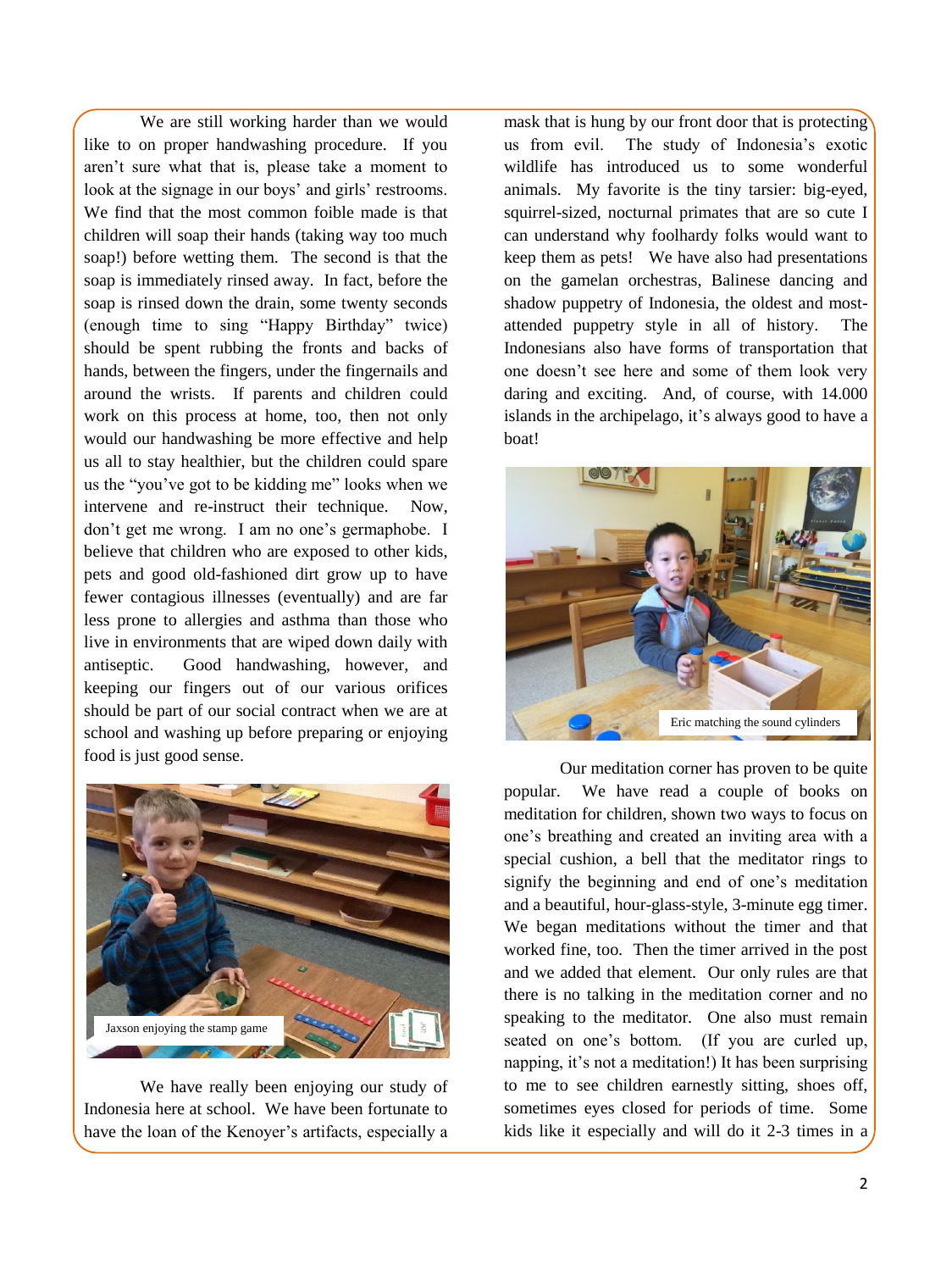morning. One child tattled, "So-and-So says he is going to sit in the meditation corner all morning!" I said, "I would really like to see that. That would be amazing!" I have read that the benefits of meditation are many – stress reduction, immunity enhancement, amelioration of aging issues increased attention span, improvement of interpersonal connections, life-appreciation is enhanced, metabolism and weight loss are increased, blood pressure is lowered, serotonin levels are increased which improves mood and behavior, etc. If you have any interest in bringing meditation into your home, I encourage you to try it. If you do it, your child will, most likely, do it, too. And there's nothing wrong with starting with 1,2 or 3 minutes of practice. That's a great beginning! There's lots of support on-line, so go for it!



We have shared a book on Hinduism with the older kids and will be speaking to them about the 5 tenets of Islam and some of its customs as well. We will also read a book on Buddhism. We have been reading Indonesian folktales in the afternoon. I love folktales for kids over 5 or so. They reveal many spiritual beliefs from other cultures. They impart moral lessons which, presented in any other way, would seem preachy. We are reading one now with a lazy, lying sister and a helpful and truthful sister. I wonder who will come out on top? Another was a cautionary tale about immodesty and bragging. One warned against the boorish habit of garrulousness and that it is often wiser to listen rather than speak. Many of the tales are similar to Aesop's fables and also some Native American folktales. There is so much to them that I would recommend reading them repeatedly from age 5-10 as there is always another level of understanding and reflection to be gained from them.



I just want to end with kudos to the kids for their singing at the Love of Learning Annual Fundraiser. I was proud of them, not only for their fine vocal performance, but more for the way they took direction and paid attention. I think, too, that this was the first year in which no one had a lastminute case of stage fright and had to be swooshed away! I complimented the kids on their poise, performance and professionalism! And I cannot adequately express the gratitude I feel for all of you who worked so hard on our fundraiser! Many thanks!

Best regards,

Doni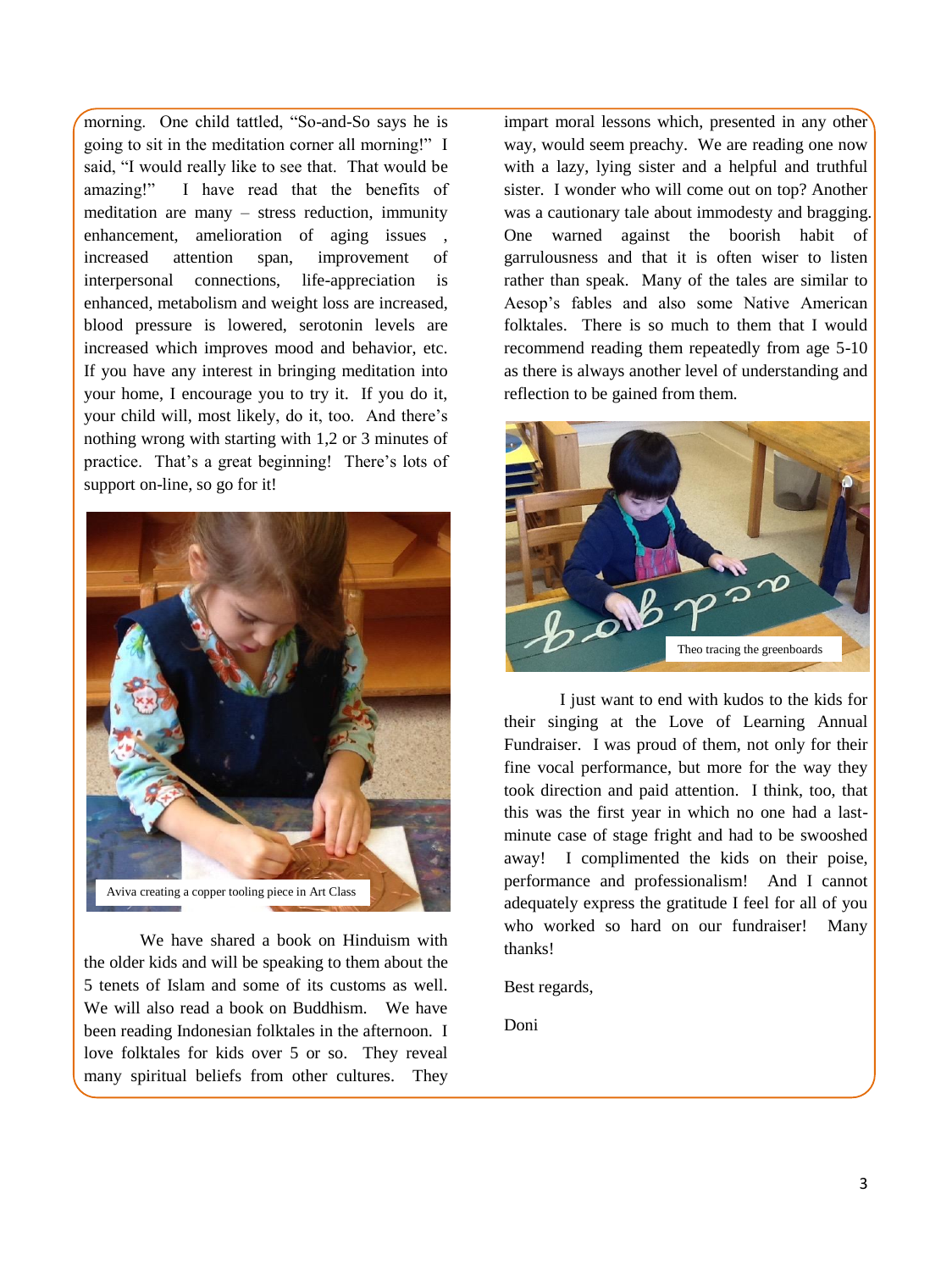### *All for the Love of Learning…*

An auction fundraiser like ours is a huge endeavor, especially for such a small school. So we are so grateful that our group manages to not only pull it off, but in a big and an amazing way. Our awesome auction co-chairs, **Jasmin Woodside and Joy Ueng** took several tough challenges (no raffle, new venue, and a last-minute charge card switch), and met them with the kind of fresh ideas that deftly turned our auction fundraiser into another success story. It was a beautiful event filled with our dearest friends and family members – many of whom contributed much to back up our hardworking troupe of parent volunteers.



It all began with some serious planning by **Jasmin and Joy** last spring through summer and then on to solicitations – the bedrock of our fundraiser. Thank you very much for all your calls and visits to solicit our donors! Almost everyone went out and garnered donations from around the community, but there were some super solicitors that I wanted to give special thanks – because it's the kind of thing that most of us don't like to do! So special thanks to **Yalda Asmatey, Karin Bolender, Jenny Braxton, Meagan Johanson, Amber Kenoyer, Doni Manning-Cyrus, Leanne Miller, Liesl Rolston, Jon Stoll, Joy Ueng, Julie Wiethorn, Dave Williams, and Jasmin Woodside** for putting in that extra effort! And we deeply appreciate our very generous community of donors – the many

businesses and organizations, and individuals who have supported us enthusiastically over the years. Please be sure to let them know when you see them that we truly appreciate their generosity.

Our families also generously donated wonderful items and services: **Amy Bassett and Dave Williams, Karin Bolender, Regina Berman (Jovi's grandmother), Leslie Cohen, Audrey and James Deatherage, Maya Emshwiller and Zhaohui Wu, Nico Giftai, Elke Wiethorn, Jonathan Jensen and Jessica Neebe, Dennis Johanson (Kaden's grandfather) of Mary's Peak** 

**Pottery, Doni Manning-Cyrus, McClary family, Allan Rack, Liesl and Steve Rolston-Tavano, Beth Runciman, Siegel-Plaire family, and Ward family.** And our alumni families: **Kevin and Kati Albin, Richard and Tracy Choi, Ed Durrenberger and Susan McLaren, Joan Extrom, Lori and Alex Gholson, Jean Goul and Ken Corbin, Jaime and Rich Hahn, Janet and Paul Hochfeld, Grace Jarvis (Megan and Jake's grandmother), Gretchen Landis, Lohr family, and Ruby Moon.** 

Then came the basket parties! A special thank you to **Meagan Johanson and Katy Mabeck** for hosting these fun and very productive parties and for storing the completed baskets until auction day. And kudos to our basket creators: **Audrey Deatherage, Maya Emshwiller, Karin Feldman, Amber Kenoyer, Lin Li, Janelle and Raine Lohr, Katy Mabeck, Sarah MacClary, Jessica Neebe, Skye Nielson, Beth Runciman, Rachel Splan, Joy Ueng, Amy Ward, Esme Weil, Elke Wiethorn and Jasmin Woodside** for packaging up so many enticing combinations! Amber came again with a pot of **Chris Kenoyer's** knock-out clam chowder at the party I attended. Thanks, **Chris**!!

In another arena, **Liesl Rolston and Skye Nielson** deftly headed up our children's program drafting a whole new crew of volunteers for our children's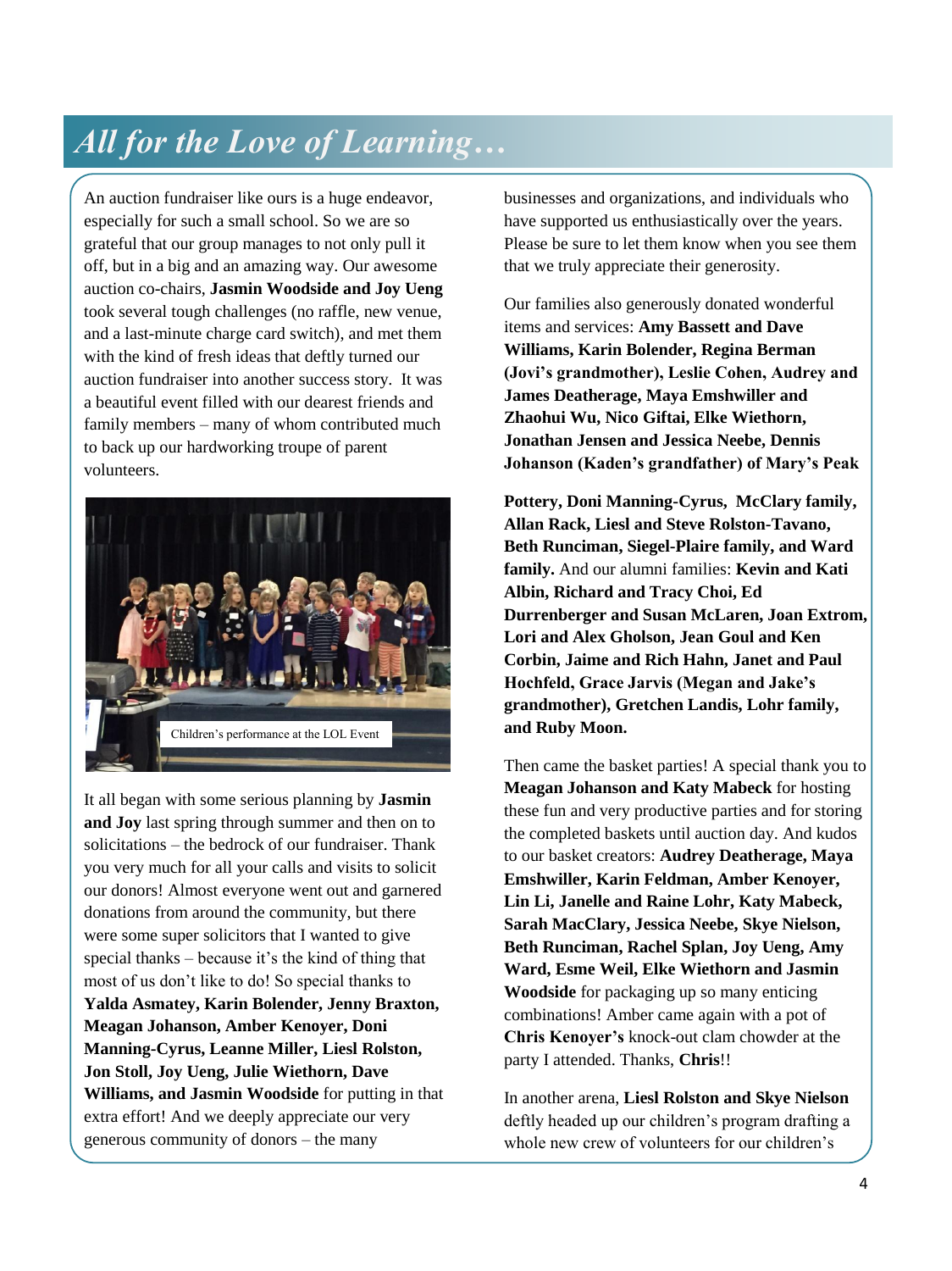program and then rounding out the evening for them with a magician, face painting, arts and crafts, pizza, cupcakes and even a quiet corner for those who wanted a little less action. Many thanks to the **Corvallis Park and Recreation's Youth Volunteer Corps and Lil' Kickers** for giving their evening to delight and entertain the kids, to **Nutcakes** for donating those luscious cupcakes, to **Ceasar's and Cibelli's** for donating pizzas and to a host of vigilant parents who made sure everyone had a fun and safe evening: **Maya and Zhaohui Emshwiller-Wu, Sarah MacClary, Leanne Miller and Darlene Giddings (Jaxson and Addy's grandmother), Lua Siegel, and Dave and Amy Bassett-Williams**. And a special thank you to **Jacob Nielson** for picking up and delivering all the pizzas!

A big thank you to **Leanne Miller** for securing our generous sponsors who help offset our many expenses. They include **Auto Tech Automotive Service, Barker-Uerlings Insurance, Philomath Family Medicine, Pioneer Telephone Cooperative, DeMoss-Durdan Funeral Home, E.D. Hughes Excavating, Korvis Automation, McGaughy's Farrier Service, Oregon Anesthesiology Group, Pediatric Dental Associates, and Public Good PR.**

We are very grateful to **Stuart Feldman** for all the website work for the auction, to **Dave Williams** for putting together the cool auction pamphlet, to the **First Alternative Coop** for printing the color handbills and our black and white signs, to **Brendan Ward** for the wonderful slideshow, and to **Janelle Lohr and Jessica Neebe** for keeping our Facebook page updated with the latest auction news.

**Jon Stoll** took on the daunting task of rounding up and creating live auction packages -- he really came through for us! Thank you to **Karin Bolender and Lua Siegel** for making the beautiful live auction displays. **Brian Thorsness** came again to drive our auction to ever greater heights with the help of **Bil Burton**, his ring man. And to add to all the excitement, **Jasmin and Joy** came up with the Golden Tickets idea and then recruited lovely **Serena Kapuler** to sell them at the auction. And then there was the Balloon Pop that promised their

buyers a surprise basket and the chance for a big one! A big thank you to **Jasmin Woodside** for creating all the baskets and to **Yalda Asmatey, Jenny Braxton, Katy Mabeck and Jaime Meyer** -- our lovely Balloon Pop vendors!

Then came auction day and the setup that transformed the auditorium into a festive stage for our Love of Learning fundraiser. It's always fun to watch how a room can turn from plain to dazzling in a couple of hours. Many thanks to all of you who played a role**: Audrey Deatherage (lead), Amber and Chris Kenoyer (lead), Yalda Asmatey, Karin Bolender, Rachel Brinker, Beth Runciman, Meagan and Ryan Johanson, Lin Li and Guanyi Lu, Katy Mabeck, Doni Manning-Cyrus, Jacob and Skye Nielson, Allan Rack, and Liesl Rolston. Many thanks also to Sarah MacClary, Julie Wiethorn and Zhaohui Wu** for ferrying baskets, tables, decorations, etc. for setup. How smart to have lead people!!

Warmly welcoming everyone at the door this year was **Leslie and Warren Cohen** – couldn't be nicer! At the other end, **Leanne Miller, Beth Runciman, and Julie Wiethorn** managed the mad rush at checkout. **Leanne** also brought four wonderful women from her office – **Selena Clifton, Kailey Hector, Stephanie Painter, and Ann Watkins** - who were a tremendous help! Our runners included **Beth Runciman (lead), Audrey Deatherage, Ryan Johanson, Matt MacClary, Allan and David Rack, Lua Siegel, Joy Ueng, and Amy Ward**. Many thanks to all of you. This was probably the most stressful part of the auction!

The **Space Neighbors** with our own **Rigel Woodside and Kolby Walker** (former and soon-torejoin-us PhMS parent!) soothed and entertained us with their jazz standards – loved it!! Thank you to **Rigel, Kolby, John Navarro and Nick Rivard** for sharing their music and talent with us. Special thanks to **Doni** for being the lovely emcee that she is and leading (and rehearsing for weeks!) the children in their songs from around the world. And to our outstanding kids who bravely went on stage to give a heart-stopping performance. Wasn't it?!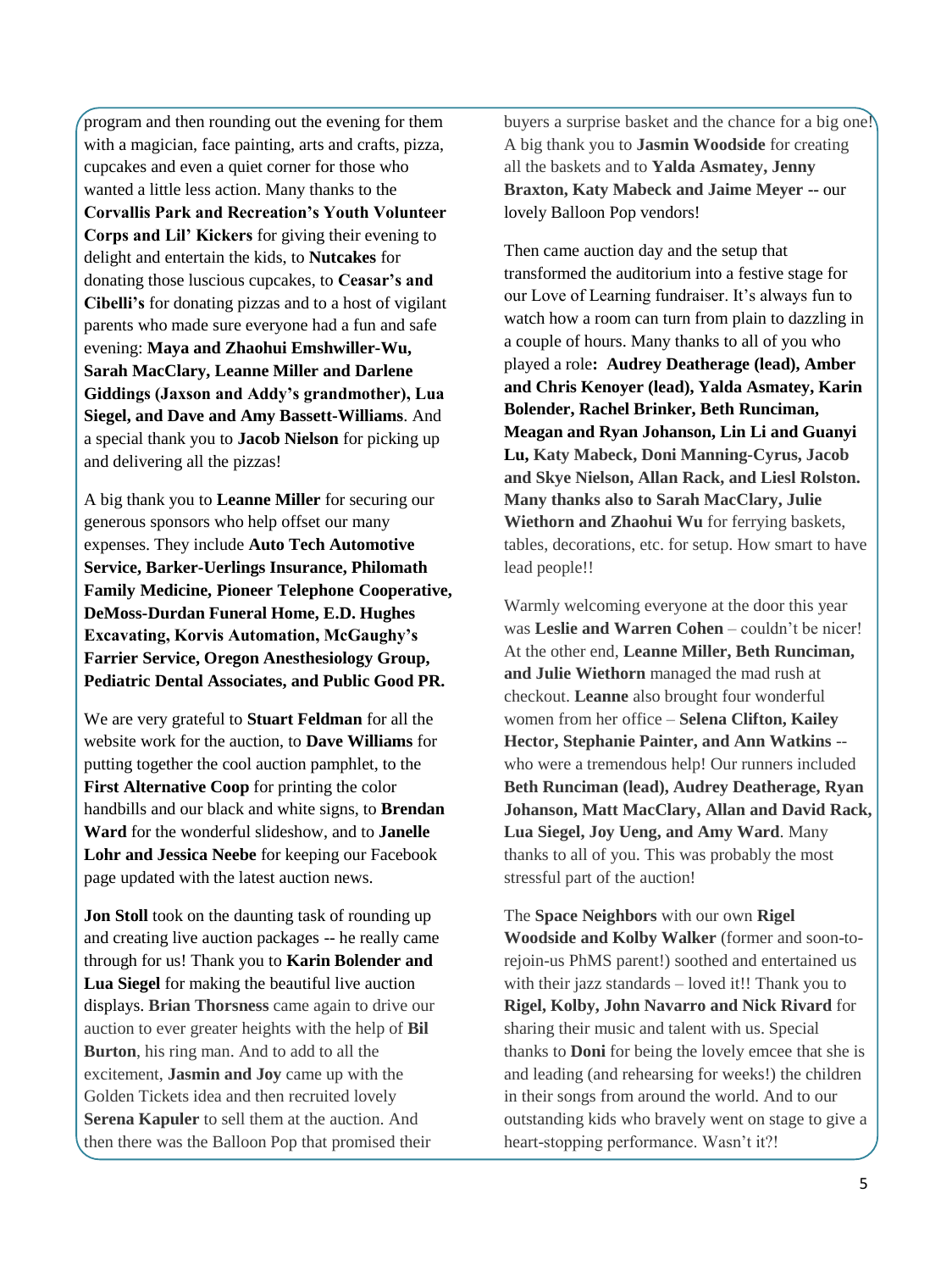One of the exciting new features at our auction this year was the Alumni Dessert Bake-off – an idea cooked up by **Amber Kenoyer, Rachel Splan, Shawnde Bausch and Joy Ueng**. **Raine Lohr (former student), Ashley Folgate (our lovely local librarian)** and I were the lucky judges! I can tell you that all of us had a really hard time scoring – they were all so scrumptious. It was also hard to limit ourselves to just a couple of nibbles of each. We are so grateful to our alumni for baking and creating such incredible desserts: **Shawnde Bausch, Nina Williams (3rd place winner!), Joan Extrom, Kim Gratz (1st place winner!), Ryan Johanson, Marilyn Lindsley (2nd place winner) and Katy Mabeck, Trina McGaughy, Mel Norland, Keller Norland, Robert Siegel, Rachel Splan, Steve Tavano, Elke Wiethorn, Julie Wiethorn, and Dave Williams.** We are *especially* grateful to **Meagan Johanson and Amber Kenoyer** who worked so hard to organize the contest and then later presented this beautiful array of desserts to our guests. Many thanks also to **Esme and Jake Weil** who kept the food tables amply supplied and looking good!

At the end, there were many cheerful, capable hands to help with cleanup at the end of the evening. A big thank you to **James Deatherage, Karin Feldman, Amber and Chris Kenoyer, Meagan and Ryan Johanson, Lin Li and Guanyi Lu, Doni Manning-Cyrus, Katy Mabeck, Allan and David Rack, Beth Runciman, Lua, Dhabih and Rory Siegel-Plaire, Joy Ueng, Jasmin and Rigel Woodside, and Zhaohui Wu.**

Finishing up on a sweet note will be our thank you note writers. A deep thank you to **Leslie Cohen, Sarah MacClary, Jessica Neebe, Skye Nielson and Esme Weil.** There are a LOT of wonderful donors to thank!

**After writing this long list of thank yous it always gives me pause about how much it takes to put on such an event. Our small group of parents even though bolstered by a wonderful and loyal group of alumni still need to participate in** *many* **ways and take on** *many* **different roles to cover all the** 

**bases. It takes an incredible amount of time and energy and lots of personal sacrifices. Thank you so much for being willing to give your all and more. We, the staff, the board, and the children, are so very grateful**. **You guys rock!!**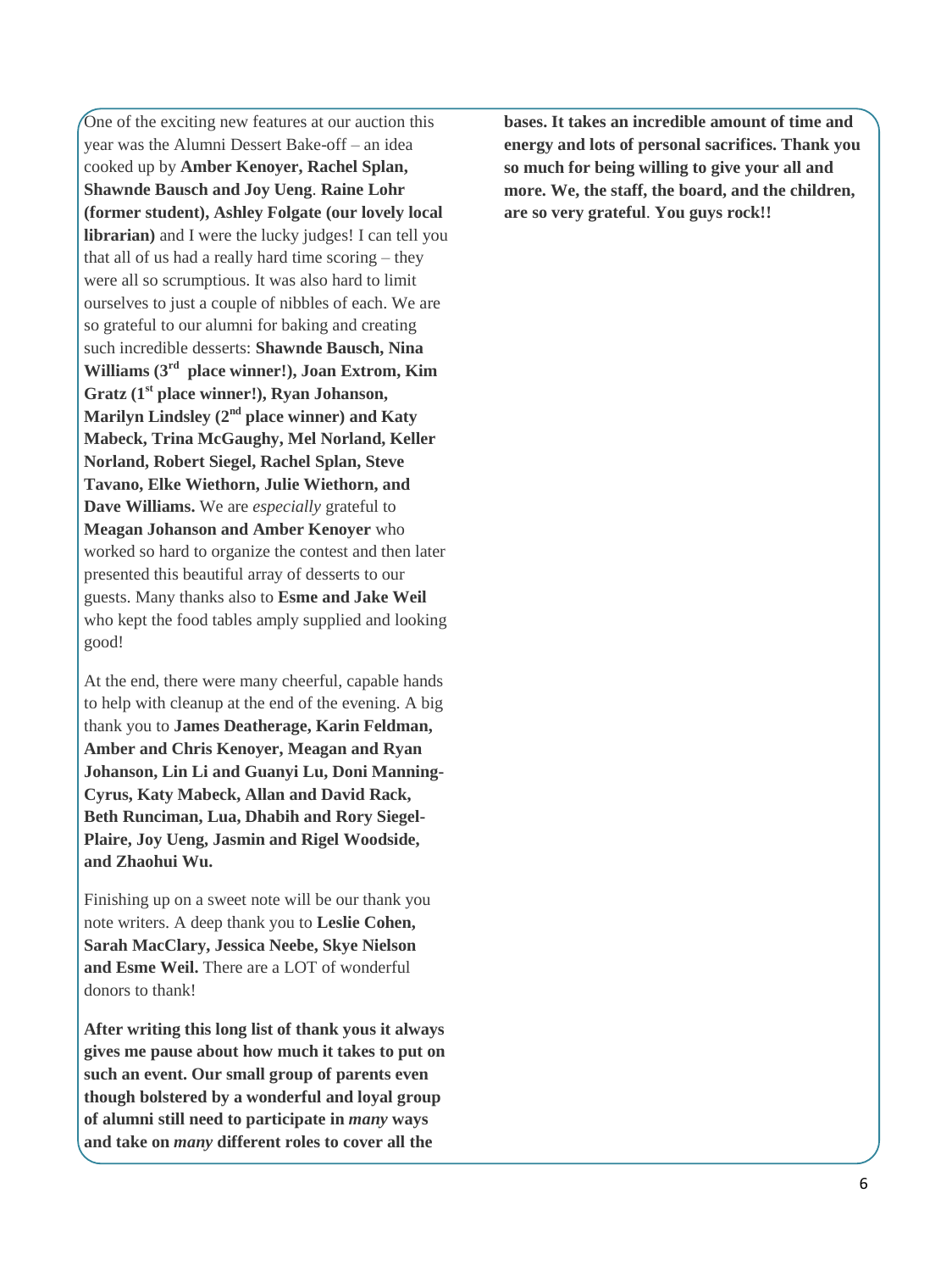#### *Friday Art Class*

We just finished a few weeks of working on painting and printmaking on gourds. These gourds were grown and gifted to us by an 80 year old couple living in Corvallis. These were wonderful shaped gourds to work on. This has overlapped with working on fabric designs for pillows using permanent markers and then spraying with rubbing alcohol to spread and blend the colors. This coming week they will stuff the pillows and we will probably take a little mini snooze with our pillows at the end of the day on Friday. Kaden's grandfather, Dennis, has volunteered to help with doing ceremics in the near future, which is very exciting. (The gourds were cut so that they each had a bowl with a lid)



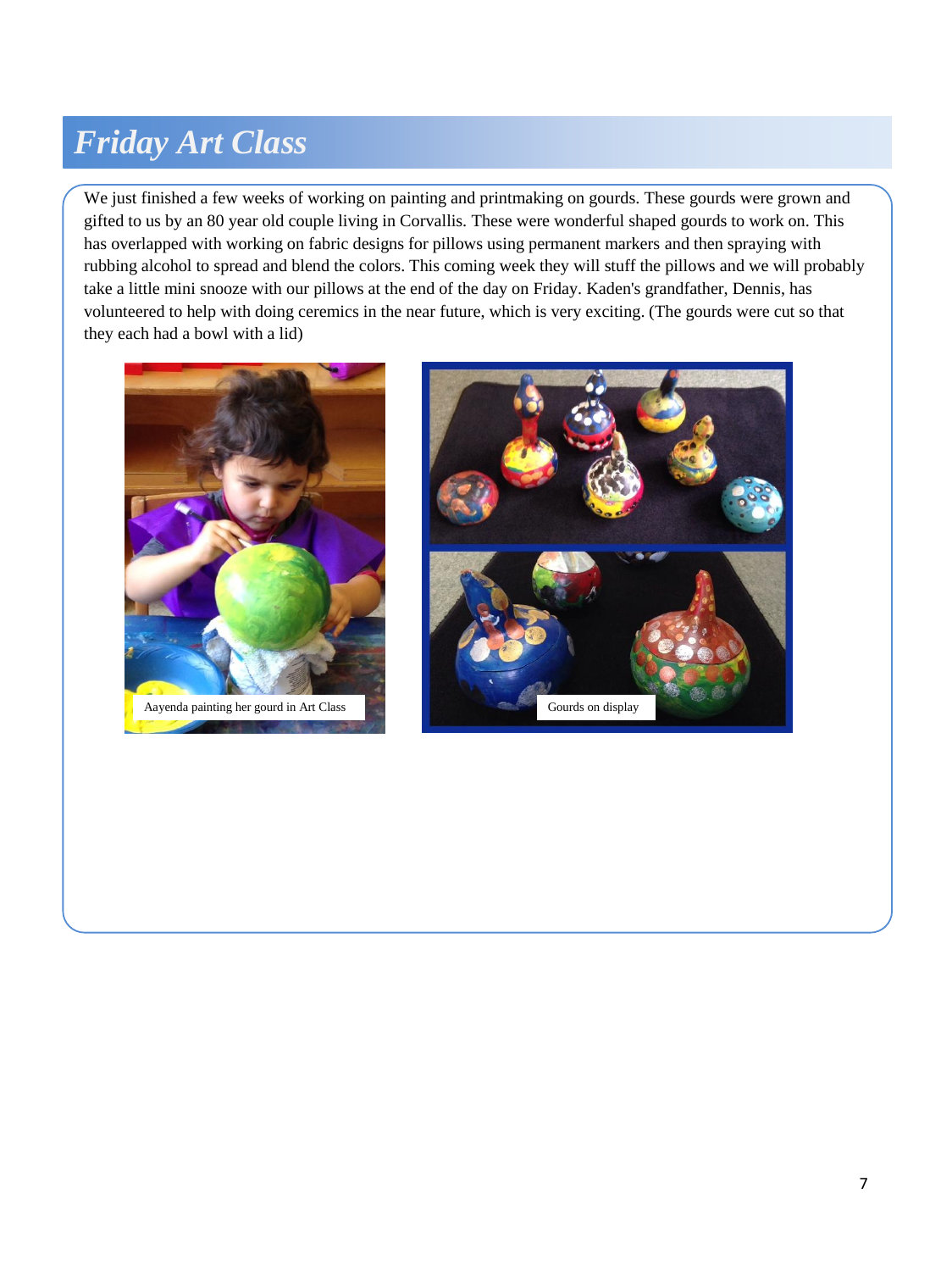### *Newsline*

- We will be having our **Parent-Teacher conferences** in April and May. Signups for observations and conferences will be up soon if not already. Please signup as soon as possible so that we can begin focused observations.
- Our first **Children's Open House** of the year will be on Thursday, March 3 from 5:30 7:00. Please signup for one of the half-hour slots. If you have more than one currently enrolled child, please signup for two slots.
- We will be putting **ASQ-SE Questionnaires** in your family boxes on Monday, March 7. Please return it by March 18, earlier if possible. We would like to have the results ready in time for your spring Parent-Teacher conference.Thanks in advance!
- **Spring Break** begins Monday, March 21. School resumes on **Tuesday,** April 5. Enjoy!
- From Friday, April 1 through Saturday, April 2, Doni, Jessica and Leslie will be attending a **North American Montessori Teachers Association Conference** in Portland – *A Montessori Integrated Approach to Science, Mathematics, Technology, and the Environment*. So there will be **no school on Monday, April 4** as it is our school's professional day.
- We have our **last parent meeting of the year** on Thursday, April 14 from 6:00 -7:30.
- **Our second Children's Open House** will be on Thursday, May 5 from 5:30 7:00.